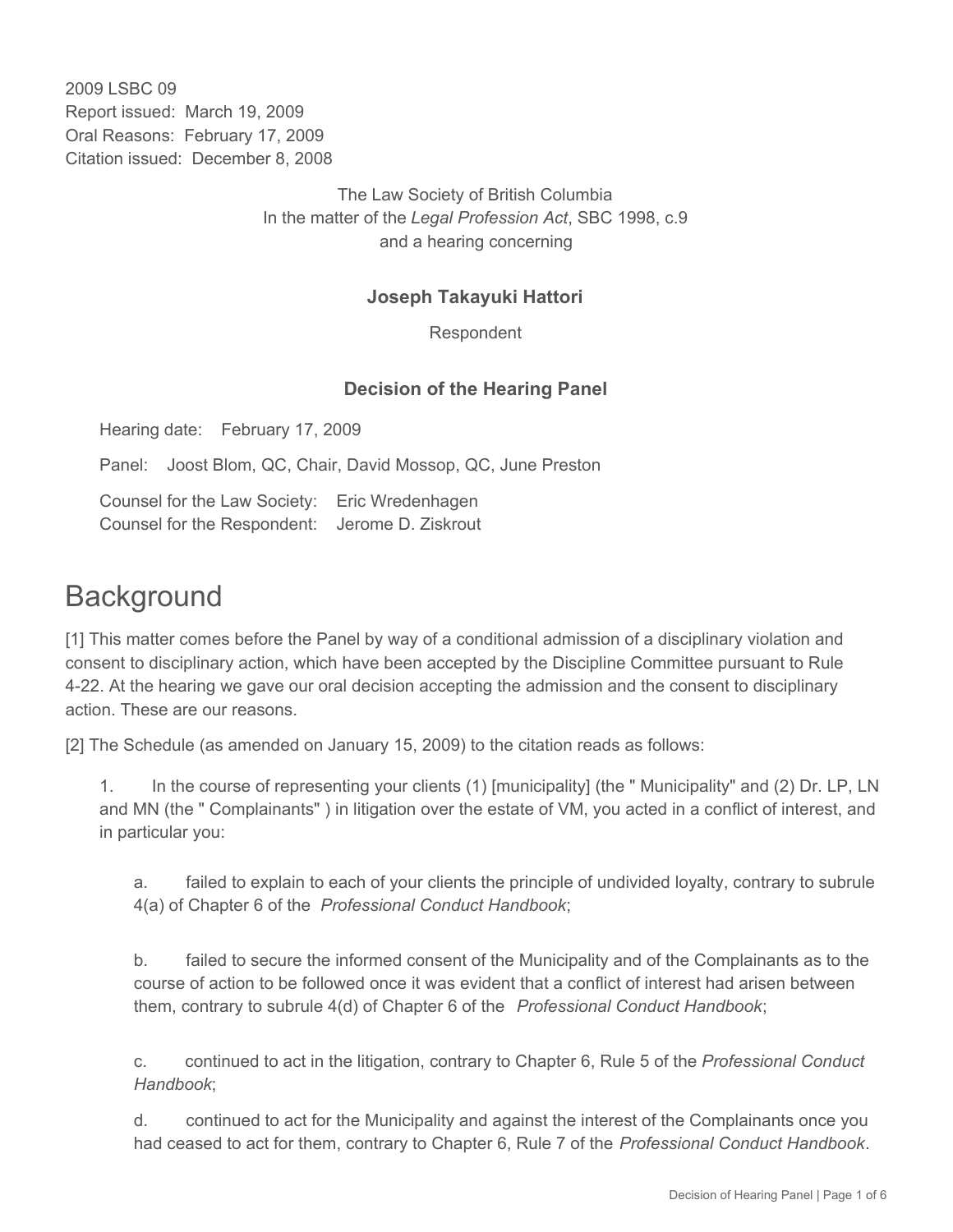2. In the course of your representation of the Municipality and the Complainants, you failed to provide service to the Complainants in a conscientious, diligent and efficient manner so as to provide a quality of service at least equal to that which would be expected of a competent lawyer in a similar situation by, in particular, disregarding the Complainants' instructions to oppose an application for the sale of property and by failing to provide the Complainants with advice in respect of that application, contrary to Chapter 3, Rule 3 of the *Professional Conduct Handbook*.

[3] Eric Wredenhagen, for the Law Society, advised that the Discipline Committee had decided not to proceed on allegation 1(d) of the Schedule to the citation.

[4] Service of the citation was admitted both before us and in the Statement of Agreed Facts, below.

### **Statement of Agreed Facts**

[5] The Statement of Agreed Facts (hereafter " SAF" ), redacted to omit confidential material, reads as follows:

1. The Respondent, Joseph Takayuki Hattori was admitted to the bar of the Province of British Columbia on May 20, 1975.

2. From January 1, 1981 to July 20, 1983, the Respondent practised law with the firm Tymchuk Brown. From July 20, 1983 to July 5, 1985 the Respondent practised out of shared office space. From July 5, 1985 to November 17, 1990 the Respondent practised with the firm McDade & Hattori. From November 17, 1990 to September 30, 2002 the Respondent practised out of shared office space. Since September 30, 2002 the Respondent has been practising as part of the firm now known as Courtyard Law Offices in Kelowna.

3. The Respondent practises primarily in the areas of civil litigation and family law, but also in the areas of motor vehicle litigation, corporate law and real estate.

4. In 1997, an individual named VM signed a will (the " 1997 Will" ) in which she appointed JW as her executrix, and in which she left certain real property to JW and to her husband KW.

5. In January 2002 VM's lawyer, Brian Willow, made demand that ownership of VM's properties, which were conveyed to JW and KW in 1999, be transferred back to VM.

6. In March 2002, VM executed a new will (the " 2002 Will" ), revoking the 1997 Will. The 2002 Will left certain property to the Municipality and the residue of VM's estate to the complainants LP, MN and LN (collectively referred to as the " Complainants" ), as well as to other individual beneficiaries. (The Complainants, the Municipality and the other beneficiaries are collectively referred to as the " Client Group" .) JW and KW were not beneficiaries under the 2002 Will.

7. VM died on May 7, 2003. Prior to her death, an action had been commenced (Action 1) in her name by the Public Guardian & Trustee as Litigation Guardian. Following VM's death, the Client Group brought application to be substituted as plaintiffs on the recommendation of Allan Betton, whom they had jointly retained as counsel.

8. The substitution of the plaintiffs in Action 1 was effected by a Consent Order dated March 30, 2004.

9. JW and KW also commenced litigation over the VM estate, naming the Client Group and others as defendants (Action 2). As in Action 1, the Client Group was jointly represented by Allan Betton.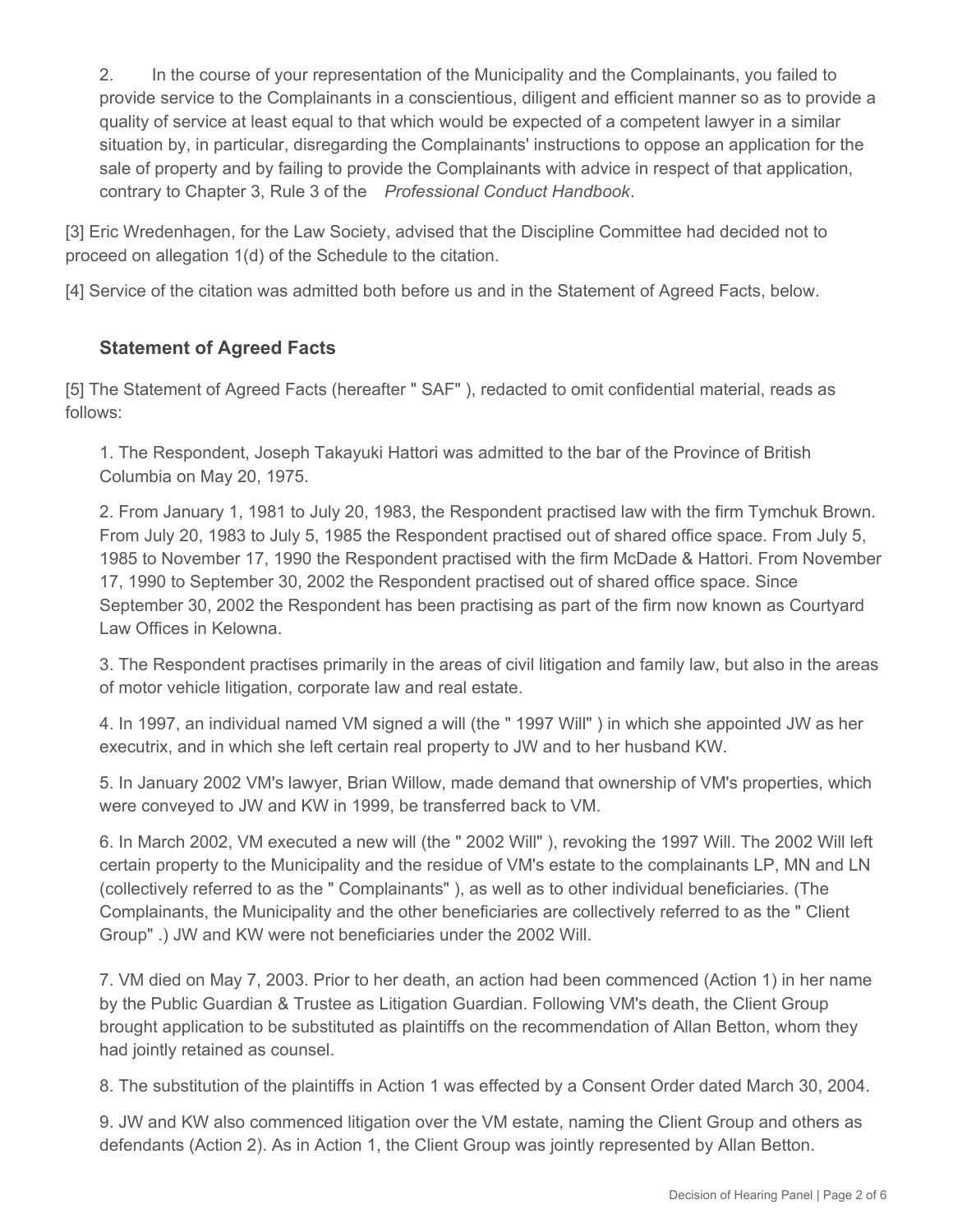10. In or about October 2004, Mr. Betton concluded that he would have to withdraw as counsel since he was a potential witness with respect to VM's testamentary capacity. Accordingly, he recommended that the Respondent be retained as counsel in his place, and this recommendation was accepted and the Respondent was retained in or about November 2004 with respect to both litigation matters by the same client group.

11. At the time he was retained, and thereafter, the Respondent did not follow the requirements set out in Chapter 6, Rule 4 of the *Professional Conduct Handbook*. Specifically, he did not explain to his clients the principle of undivided loyalty, nor did he secure the informed consent of each client as to the course of action to be followed in the event of a conflict arising among them.

12. On December 13, 2004, the Respondent sent a letter to the Municipality, the Complainants and others setting out the background to the litigation over VM's estate.

13. The circumstances of the joint retainer, and of the transfer of the file from Allan Betton to the Respondent, were set out in a letter from the Municipality dated December 20, 2004 and were further confirmed in a letter from the Respondent to the Client Group dated December 30, 2004.

14. The December 20, 2004 letter refers to a meeting held October 27, 2004 at which Allan Betton announced the need for him to withdraw and at which GB, the Chief Administrative Officer of the Municipality, confirmed the proceeding of the meeting as follows:

Following Allan Betton's summary, the undersigned asked for the following clarification from each beneficiary attending the meeting, specifically:

- whether each wished to continue to pursue the case.

- whether each would pay a share of the costs, either in accordance with the formula calculated by the Municipality based on the percentage of the estate they would inherit, or an alternate amount as presented by each.

- whether there was consensus on engaging the services of the new lawyer recommended by Allan Betton to take over the case.

In response, all parties:

- confirmed they wish to pursue the matter.

- confirmed they were willing to share costs generally in accordance with the proposed formula outlined, although timing for payment of individual apportionment was not finalized.

- agreed to accept Allan Betton's recommendation of a lawyer to take over the case.

It was agreed that Allan Betton would therefore forward the file to the Kelowna firm of Hattori Shaw for review.

15. The Respondent was retained and subsequently met with GB and LP on November 30, 2004: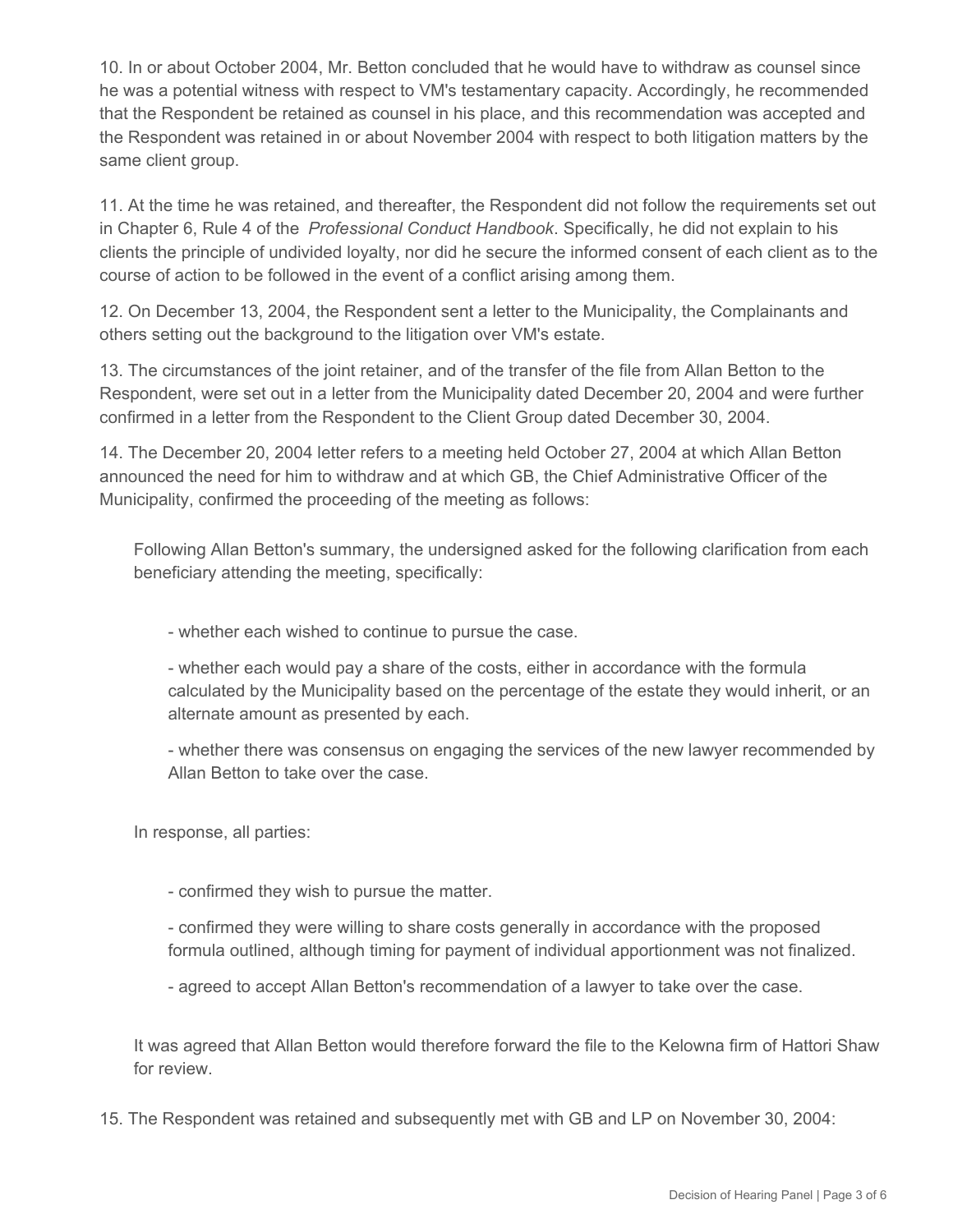On November 30, 2004, Mr. Joe Hattori held a preliminary meeting with LP and the undersigned. At that time Mr. Hattori explained the process he would follow, beginning with a thorough review of the file in order to prepare an opinion letter and his assessment of the case for consideration by the beneficiaries. The beneficiaries would then consider whether they wished to proceed.

16. At the November 30, 2004 meeting, the Respondent proposed that communications regarding the litigation would be made primarily between the Respondent and the Municipality:

He further proposed that he have a single contact among the beneficiaries and that, for convenience, unless others had a strong opposition, that the contact be the Municipality. He could then provide correspondence to the Municipality that, in turn, could be distributed to the other parties. If there were joint decisions to be made, the parties could then decide whether they wished to meet as a group to discuss any matters and whether Mr. Hattori should be present or not.

The undersigned clarified that Mr. Hattori would initiate any contact with beneficiaries or witnesses as required in the management of the file, and those costs would be apportioned as agreed among the beneficiaries noted in this letter. However, if individual beneficiaries initiated the contact, these costs would be billed to and paid by the respective beneficiary directly and not apportioned as part of the case.

17. The Municipality further confirmed the terms of the joint retainer by letter to the Respondent dated January 28, 2005.

18. In June 2005, JW and KW brought an application for an order to sell one of the properties comprising part of the VM estate and for the net sale proceeds to be held in trust pending the outcome of the litigation.

19. The Municipality advised by letter that it was not opposed to the proposed sale of the property. The Complainants, however, were opposed to the application, and made their opposition known to the Respondent.

20. The Respondent does not recall purposely disregarding the Complainants' instructions, but acknowledges that those instructions were disregarded when he delivered a Response on behalf of his clients, including the Complainants, indicating that the sale of the property was unopposed, and that a release of a certificate of pending litigation on the property would be registered.

21. The Respondent also executed a consent order to effect the sale of the property. The property was listed for sale in or about August 2005 and sold in or about October 2005. The sale was confirmed in a letter from the Municipality dated September 12, 2005.

22. In or about October 2005 the Respondent examined a psychiatrist, Dr. A, who had examined VM in 2002.

23. On April 4, 2006, the Respondent sent a letter to the Municipality summarizing the status of the litigation and suggesting a course of action and anticipated budget. This letter was forwarded by the Municipality to the Complainants on or about April 12, 2006.

24. The Complainants terminated their retainer of the Respondent on May 5, 2006. The Respondent continued to act as counsel to the Municipality. On June 12, 2006, acting on their own, the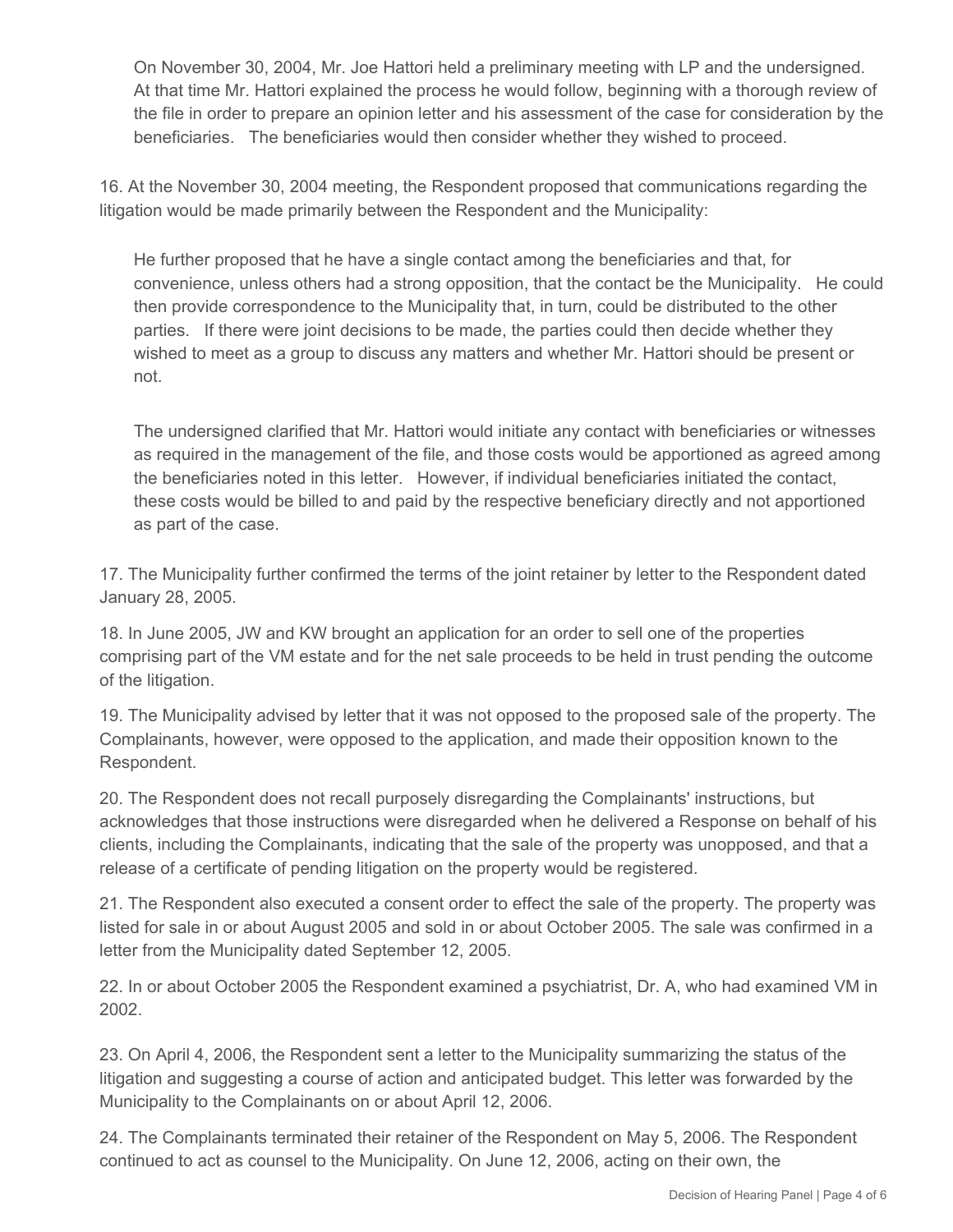Complainants prepared and sent an offer of settlement to Robert Ross (counsel for JW and KW) and to the Respondent. JW and KW rejected the offer.

25. The Complainants subsequently retained as legal counsel Gregg Cancade.

26. On November 1, 2007, the Respondent, acting on behalf of the Municipality, presented an offer of settlement (the " Offer" ) to the relevant parties, including to the Complainants' new lawyer. The Offer essentially provided that the Municipality would receive its bequest (a piece of real property), JW and KW would receive the residue of the estate, and the Complainants, the Respondent's former clients, would receive nothing and would bear their own costs.

27. The Complainants complained to the Law Society (the " Complaint" ) regarding the Respondent by way of letter dated December 31, 2007. That letter also attached an overview drafted by the Complainants.

28. The Respondent admits that he acted in conflict of interest by:

(a) at the time of his retainer by the Client Group, failing to explain to each client the principle of undivided loyalty;

(b) failing to secure the informed consent of the Municipality and of the Complainants as to the course of action to be followed once it was evident that a conflict of interest had arisen between them; and

(c) continuing to act in the litigation on behalf of the Municipality and not the Complainants once it was evident that there was a conflict between them.

29. The Respondent admits that he failed to provide service to the Complainants in a conscientious, diligent and efficient manner by providing a quality of service at least equal to that which would be expected of a competent lawyer in a similar situation by disregarding the Complainants' instructions to oppose an application.

30. The Respondent admits that his conduct, as set out herein, constitutes professional misconduct.

[6] Both counsel made submissions to us that supplemented the information in the SAF.

[7] It was common ground that the Respondent's course of action in not opposing the sale of the property, as described in para. 20 of the SAF, although it wrongly disregarded the Complainants' express wishes, had not been detrimental to the Complainants' material interests. In purely objective terms it probably made sense for the sale to go ahead.

[8] In response to a question from the Panel about how the Complainants now thought about the Respondent's failure to act in accordance with their instructions, Mr. Ziskrout, for the Respondent, advised that the Complainants had received copies of the Respondent's letter of May 28, 2008, to Law Society counsel in which he (the Respondent) fully admitted his error and did everything he could to make amends. In the letter he said he was " deeply embarrassed about my inability to remember and consequently explain to the Law Society how this error occurred." He admitted, " I failed to recognize my obligations and to discuss with the clients the matters required" by the *Professional Conduct Handbook*. He had, he said in the letter, gone through all his open files to ensure he was following client instructions. He had returned all the fees the Complainants had paid for his services. Mr. Ziskrout's impression was that the Complainants were now much less upset about the Respondent's conduct. He had spoken to one of the Complainants by